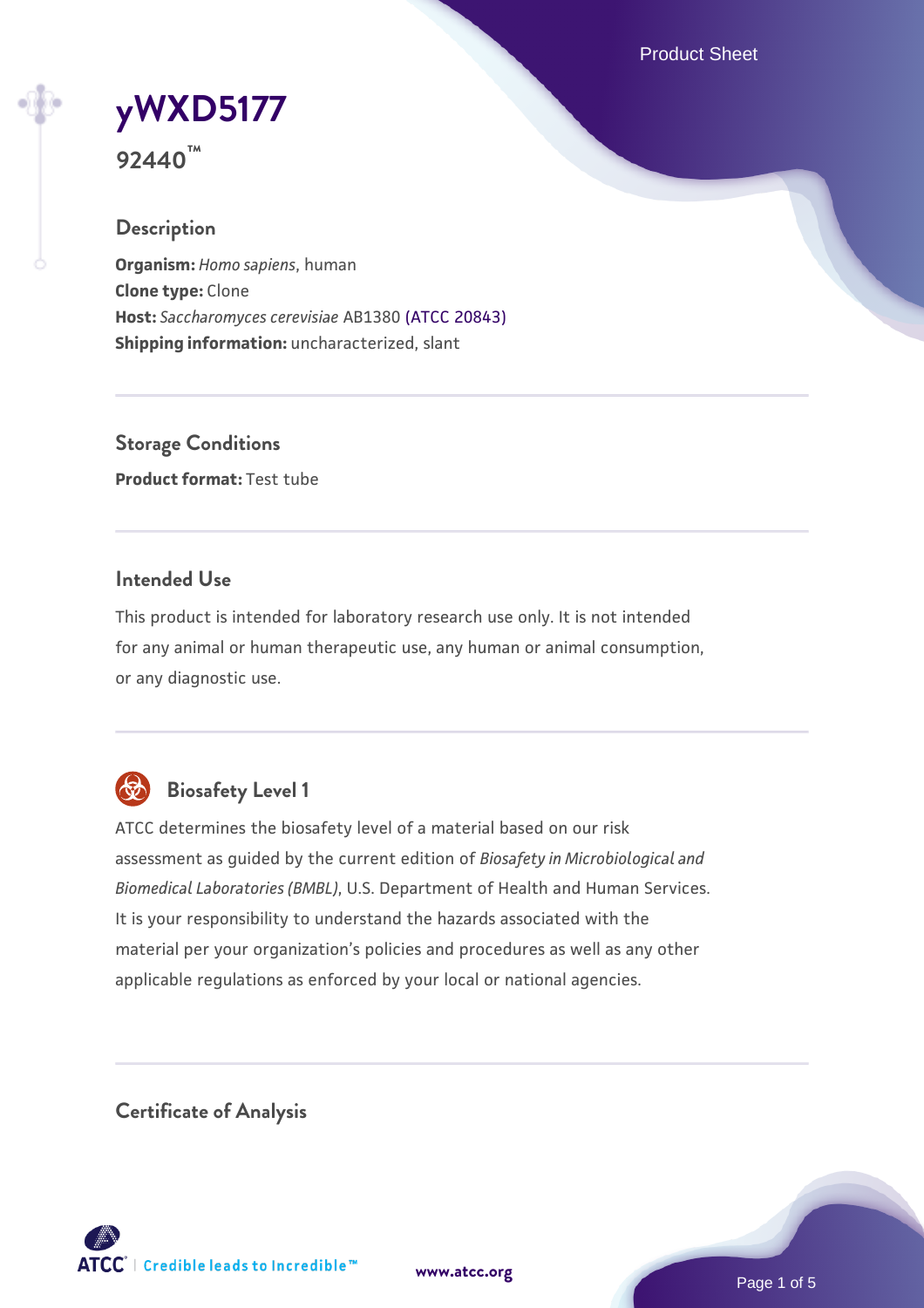

For batch-specific test results, refer to the applicable certificate of analysis that can be found at www.atcc.org.

#### **Insert Information**

**Type of DNA:** genomic **Genome:** Homo sapiens **Chromosome:** X X pter-q27.3 **Gene name:** DNA Segment, single copy **Gene product:** DNA Segment, single copy [DXS4133] **Gene symbol:** DXS4133 **Contains complete coding sequence:** Unknown **Insert end:** EcoRI

#### **Vector Information**

**Construct size (kb):** 335.0 **Intact vector size:** 11.454 **Vector name:** pYAC4 **Type of vector:** YAC **Host range:** *Saccharomyces cerevisiae*; *Escherichia coli* **Vector information:** other: telomere, 3548-4235 other: telomere, 6012-6699 Cross references: DNA Seq. Acc.: U01086 **Cloning sites:** EcoRI **Markers:** SUP4; HIS3; ampR; URA3; TRP1 **Replicon:** pMB1, 7186-7186; ARS1, 9632-10376

# **Growth Conditions**

**Medium:** 





Page 2 of 5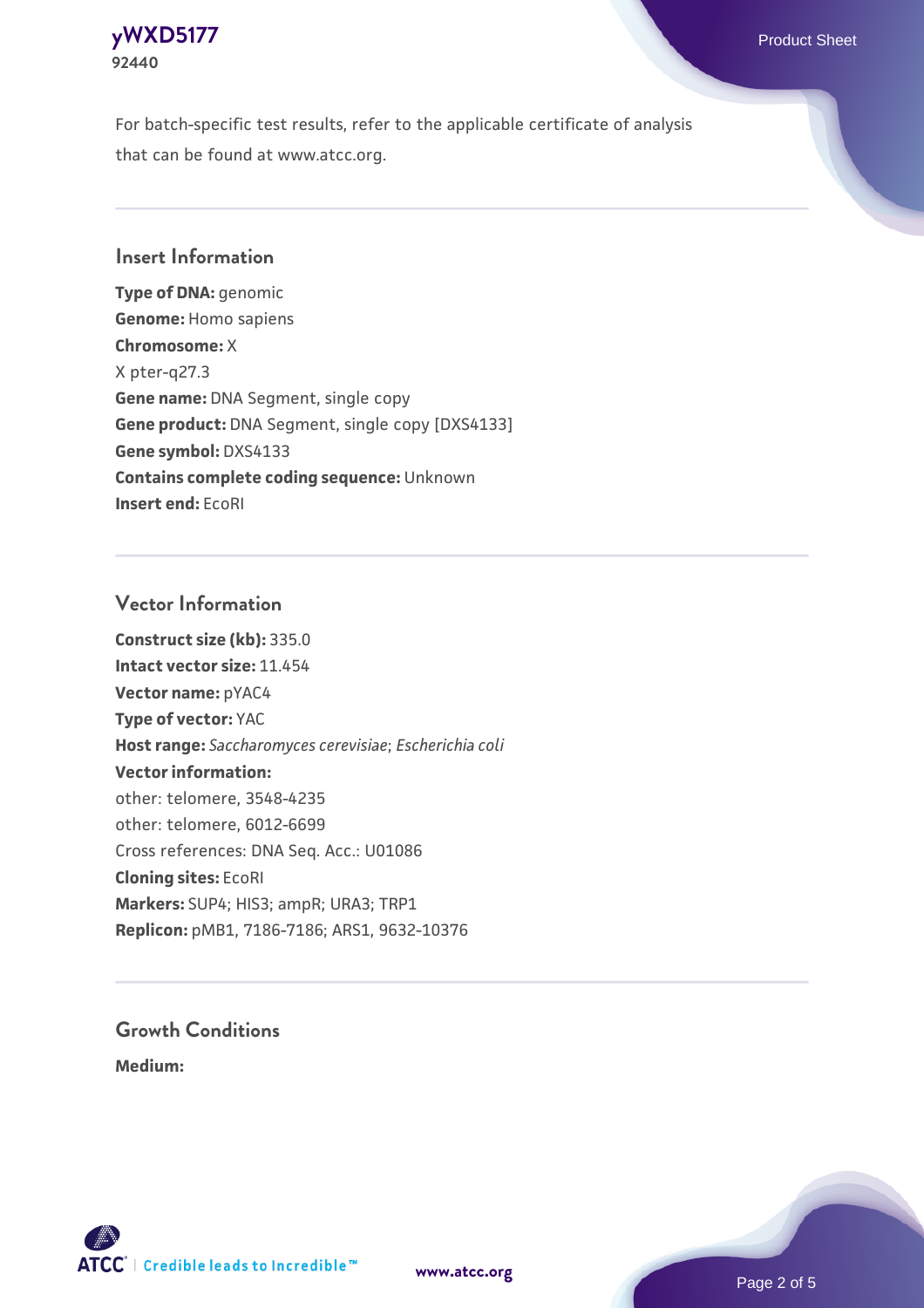**[yWXD5177](https://www.atcc.org/products/92440)** Product Sheet **92440**

[ATCC Medium 1245: YEPD](https://www.atcc.org/-/media/product-assets/documents/microbial-media-formulations/1/2/4/5/atcc-medium-1245.pdf?rev=705ca55d1b6f490a808a965d5c072196) **Temperature:** 30°C

#### **Notes**

More information may be available from ATCC (http://www.atcc.org or 703- 365-2620).

### **Material Citation**

If use of this material results in a scientific publication, please cite the material in the following manner: yWXD5177 (ATCC 92440)

#### **References**

References and other information relating to this material are available at www.atcc.org.

#### **Warranty**

The product is provided 'AS IS' and the viability of ATCC® products is warranted for 30 days from the date of shipment, provided that the customer has stored and handled the product according to the information included on the product information sheet, website, and Certificate of Analysis. For living cultures, ATCC lists the media formulation and reagents that have been found to be effective for the product. While other unspecified media and reagents may also produce satisfactory results, a change in the ATCC and/or depositor-recommended protocols may affect the recovery, growth, and/or function of the product. If an alternative medium formulation or reagent is used, the ATCC warranty for viability is no longer



**[www.atcc.org](http://www.atcc.org)**

Page 3 of 5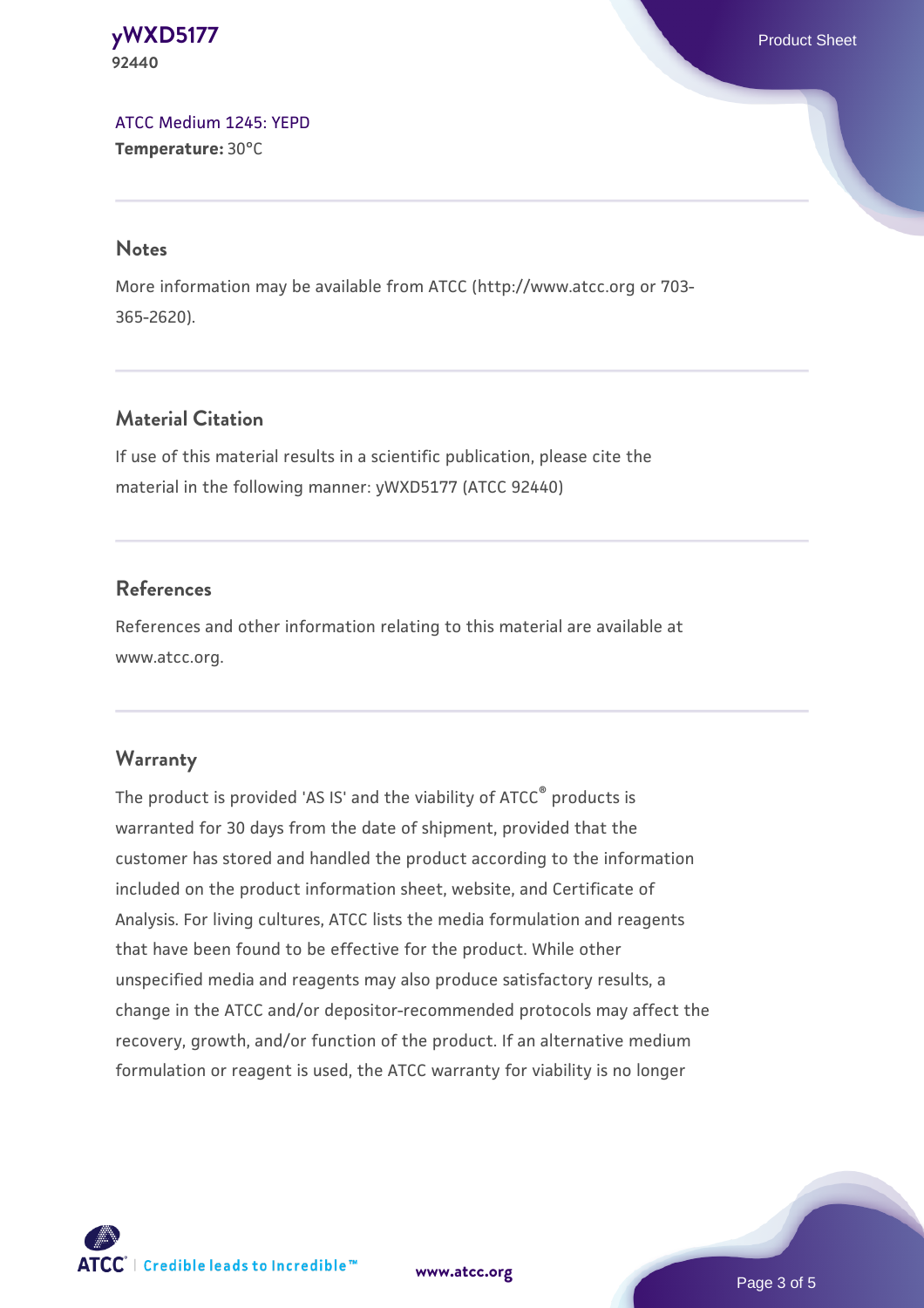**[yWXD5177](https://www.atcc.org/products/92440)** Product Sheet **92440**

valid. Except as expressly set forth herein, no other warranties of any kind are provided, express or implied, including, but not limited to, any implied warranties of merchantability, fitness for a particular purpose, manufacture according to cGMP standards, typicality, safety, accuracy, and/or noninfringement.

#### **Disclaimers**

This product is intended for laboratory research use only. It is not intended for any animal or human therapeutic use, any human or animal consumption, or any diagnostic use. Any proposed commercial use is prohibited without a license from ATCC.

While ATCC uses reasonable efforts to include accurate and up-to-date information on this product sheet, ATCC makes no warranties or representations as to its accuracy. Citations from scientific literature and patents are provided for informational purposes only. ATCC does not warrant that such information has been confirmed to be accurate or complete and the customer bears the sole responsibility of confirming the accuracy and completeness of any such information.

This product is sent on the condition that the customer is responsible for and assumes all risk and responsibility in connection with the receipt, handling, storage, disposal, and use of the ATCC product including without limitation taking all appropriate safety and handling precautions to minimize health or environmental risk. As a condition of receiving the material, the customer agrees that any activity undertaken with the ATCC product and any progeny or modifications will be conducted in compliance with all applicable laws, regulations, and guidelines. This product is provided 'AS IS' with no representations or warranties whatsoever except as expressly set forth herein and in no event shall ATCC, its parents, subsidiaries, directors, officers, agents, employees, assigns, successors, and affiliates be liable for indirect, special, incidental, or consequential damages of any kind in connection with or arising out of the customer's use of the product. While reasonable effort is made to ensure authenticity and reliability of materials on deposit, ATCC is not liable for damages arising from the misidentification or



**[www.atcc.org](http://www.atcc.org)**

Page 4 of 5